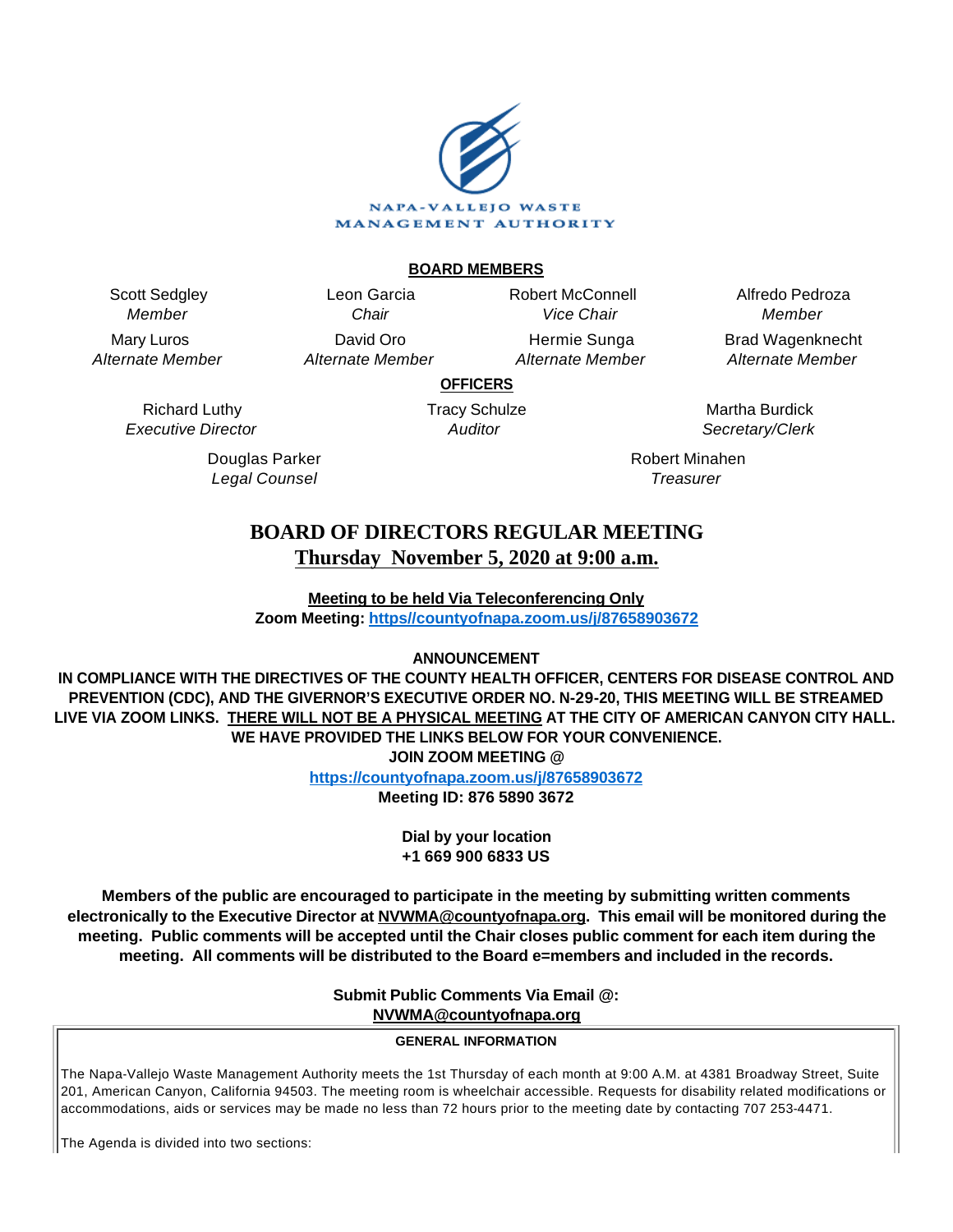**CONSENT ITEMS:** These matters typically include routine financial or administrative actions, as well as final adoption of ordinances that cannot be both introduced and adopted at the same meeting. Any item on the CONSENT CALENDAR will be discussed separately at the request of any person. CONSENT CALENDAR items are usually approved with a single motion.

**ADMINISTRATIVE ITEMS:** These items include significant policy and administrative actions, and are classified by program areas. Immediately after approval of the CONSENT CALENDAR, ADMINISTRATIVE ITEMS will be considered.

All materials relating to an agenda item for an open session of a regular meeting of the Napa-Vallejo Waste Management Authority which are provided to a majority or all of the members of the Board by Board members, staff or the public within 72 hours of, but prior to the meeting, will be available for public inspection, at the time of such distribution, in the office of Auditor Controller, 1195 Third Street, Suite B-10, Napa CA 94559, Monday through Friday between the hours of 8:00 a.m. and 5:00 p.m., except for County holidays. Materials distributed to a majority or all of the members of the Board at the meeting will be available for public inspection at the public meeting if prepared by the members of the Board or Napa Vallejo Waste Management staff, and after the public meeting if prepared by some other person. Availability of materials related to agenda items for public inspection does not include materials which are exempt from public disclosure under Government Code sections 6253.5, 6254, 6254.3, 6254.7, 6254.15, 6254.16, or 6254.22.

**ANY MEMBER OF THE AUDIENCE DESIRING TO ADDRESS THE BOARD ON A MATTER ON THE AGENDA**, please proceed to the rostrum and, after receiving recognition from the Chair, give your name and your comments or questions. In order that all interested parties have an opportunity to speak, please be brief and limit your comments to the specific subject under discussion. Time limitations shall be at the discretion of the Chair or Board.

**AGENDA AVAILABLE ONLINE AT** www.countyofnapa.org

- **1. CALL TO ORDER**
- **2. ROLL CALL**
- **3. PLEDGE OF ALLEGIANCE**

#### **4. PUBLIC COMMENT**

In this time period, anyone who wishes to speak to the Authority Board of Directors regarding any subject over which the Board has jurisdiction, that is not on the agenda, or to request consideration to place an item on a future Board agenda, may do so at this time. Individuals will be limited to a three minute presentation. The Board of Directors will take no action as a result of any item presented at this time.

# **5. PRESENTATIONS AND COMMENDATIONS**

### **6. APPROVAL OF MINUTES**

#### **A. APPROVAL OF MINUTES**

REQUESTED ACTION: Approval of Board Minutes for the October 1, 2020 Regular Meeting.

# **7. CONSENT ITEMS**

# **A. AGREEMENT 2021-07 PREPARATION OF EXHIBITS FOR PERMIT APPLICATION**

REQUESTED ACTION: Approval and authorization for the Chair to sign Agreement 2021-07 with Bartelt Engineering in the amount of \$9,000, effective November 5, 2020, to provide updated Exhibits as required for the renewal of the State Operating Permit at the Devlin Road Transfer Station.